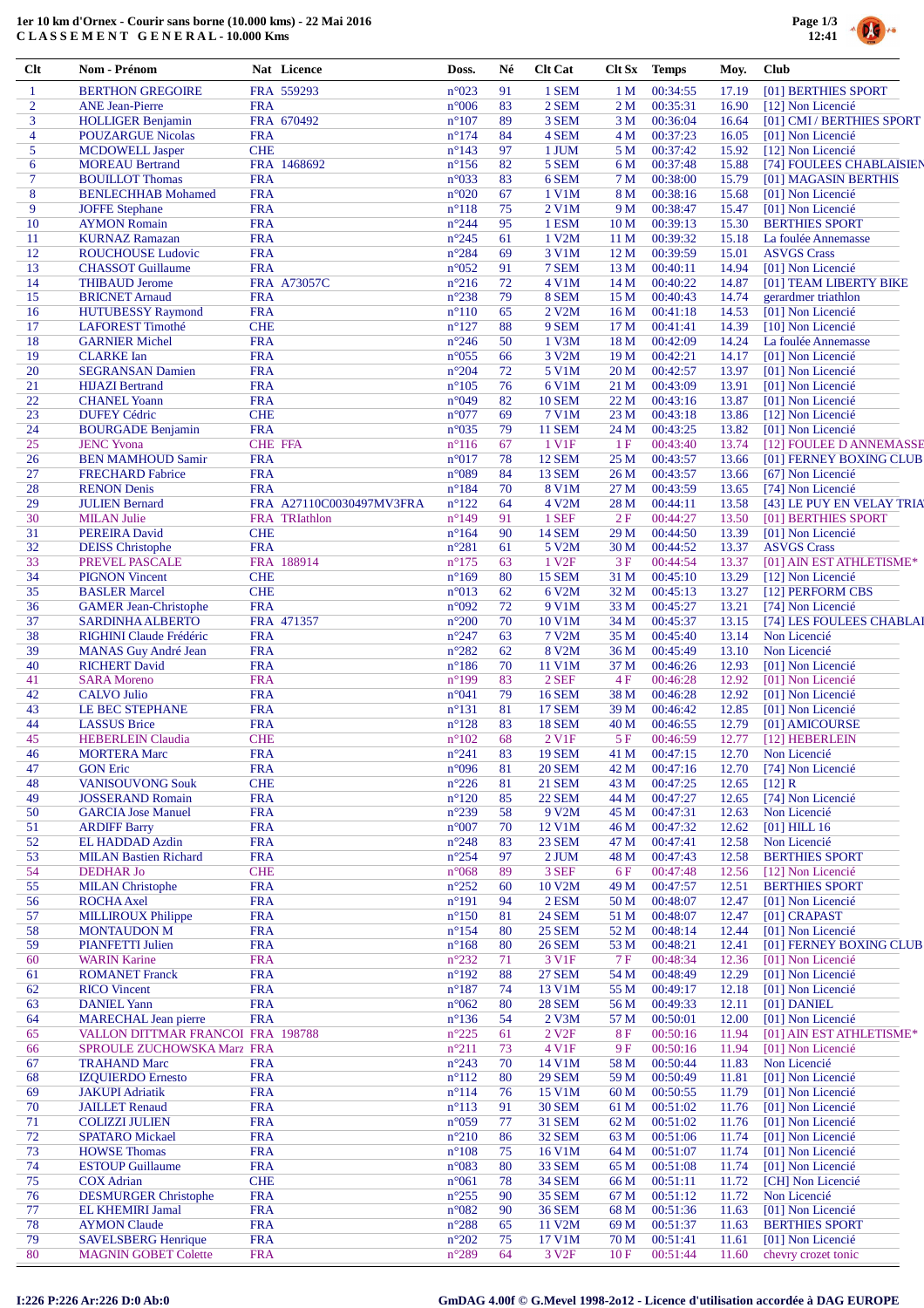## **1er 10 km d'Ornex - Courir sans borne (10.000 kms) - 22 Mai 2016 C L A S S E M E N T G E N E R A L - 10.000 Kms**



| Clt        | Nom - Prénom                                      | Nat Licence               | Doss.                            | Né       | <b>Clt Cat</b>                 | Clt Sx       | <b>Temps</b>         | Moy.           | <b>Club</b> |                                               |
|------------|---------------------------------------------------|---------------------------|----------------------------------|----------|--------------------------------|--------------|----------------------|----------------|-------------|-----------------------------------------------|
| 81         | <b>CHAPUS Frédéric</b>                            | <b>FRA</b>                | $n^{\circ}051$                   | 75       | 18 V1M                         | 71 M         | 00:51:44             | 11.60          |             | [01] Non Licencié                             |
| 82         | <b>RUYSSCHAERT Denis</b>                          | <b>SWZ</b>                | $n^{\circ}196$                   | 69       | 19 V1M                         | 72 M         | 00:51:51             | 11.57          |             | [12] Non Licencié                             |
| 83         | LAFOREST Benjamin                                 | <b>FRA</b>                | $n^{\circ}126$                   | 88       | <b>37 SEM</b>                  | 73 M         | 00:52:22             | 11.46          |             | [69] Non Licencié                             |
| 84         | <b>EL HASSOUNI SAID</b>                           | <b>FRA</b>                | $n^{\circ}080$                   | 75       | 20 V1M                         | 74 M         | 00:52:26             | 11.45          |             | [01] Non Licencié                             |
| 85         | <b>OUERGHI YOUSRI</b>                             | <b>FRA</b>                | $n^{\circ}161$                   | 79       | <b>38 SEM</b>                  | 75 M         | 00:52:48             | 11.37          | $[01]$ FCB  |                                               |
| 86         | <b>STANKIEWICZ Eric</b>                           | <b>CHE</b>                | $n^{\circ}212$                   | 65       | 12 V2M                         | 76 M         | 00:52:51             | 11.36          |             | [12] Non Licencié                             |
| 87         | <b>RIVEROS Alexander</b>                          | <b>FRA</b>                | $n^{\circ}188$                   | 82       | <b>39 SEM</b>                  | 77 M         | 00:52:52             | 11.35          |             | [01] Non Licencié                             |
| 88         | <b>PYTHON Maiko</b>                               | <b>FRA</b>                | $n^{\circ}251$                   | 65       | 4 V <sub>2F</sub>              | 11F          | 00:52:55             | 11.34          |             | Non Licencié                                  |
| 89<br>90   | <b>CHALENDAR Matthieu</b>                         | <b>FRA</b><br>FRA 1109145 | $n^{\circ}048$<br>$n^{\circ}075$ | 83<br>56 | 40 SEM<br>3 V3M                | 78 M         | 00:52:59<br>00:53:02 | 11.33          |             | [01] Non Licencié<br>[01] AIN EST ATHLETISME* |
| 91         | <b>DITTMAR MICHAEL</b><br><b>COSTE</b> Frederique | <b>FRA</b>                | $n^{\circ}060$                   | 74       | 5 V1F                          | 79 M<br>12F  | 00:53:09             | 11.32<br>11.29 |             | [01] Non Licencié                             |
| 92         | <b>AMEDJAR Brahim</b>                             | <b>FRA</b>                | $n^{\circ}005$                   | 88       | 41 SEM                         | 80 M         | 00:53:17             | 11.26          |             | [01] Non Licencié                             |
| 93         | <b>AUFFRET Maëlle</b>                             | <b>FRA</b>                | $n^{\circ}010$                   | 98       | 1 JUF                          | 13F          | 00:53:18             | 11.26          |             | [01] Non Licencié                             |
| 94         | <b>JULLIAND Eric</b>                              | <b>FRA</b>                | $n^{\circ}123$                   | 73       | 21 V1M                         | 81 M         | 00:53:31             | 11.21          |             | [74] Non Licencié                             |
| 95         | <b>DEGOUY Laure</b>                               | <b>CHE</b>                | $n^{\circ}069$                   | 91       | 4 SEF                          | 14F          | 00:53:32             | 11.21          |             | [57] Non Licencié                             |
| 96         | <b>CARRUZZO François</b>                          | <b>CHE</b>                | $n^{\circ}044$                   | 92       | 42 SEM                         | 82 M         | 00:53:35             | 11.20          |             | [19] Non Licencié                             |
| 97         | <b>ALBIETZ Chloé</b>                              | <b>FRA</b>                | $n^{\circ}003$                   | 94       | 1 ESF                          | 15F          | 00:53:35             | 11.20          |             | [01] Non Licencié                             |
| 98         | <b>KRAUZE</b> Caroline                            | <b>FRA</b>                | $n^{\circ}124$                   | 79       | 5 SEF                          | 16F          | 00:53:35             | 11.20          |             | [01] Non Licencié                             |
| 99         | <b>DARDELET</b> Anne                              | <b>FRA</b>                | $n^{\circ}063$                   | 87       | 6 SEF                          | 17F          | 00:53:42             | 11.17          |             | [75] Non Licencié                             |
| 100        | <b>BENHAMIDA Louisa</b>                           | <b>FRA</b>                | n°019                            | 73       | 6 V1F                          | 18F          | 00:53:54             | 11.13          |             | [01] Non Licencié                             |
| 101        | <b>HENRIETTE CHRISTOPHE</b>                       | <b>FRA</b>                | $n^{\circ}103$                   | 74       | 22 V1M                         | 83 M         | 00:53:57             | 11.12          |             | [01] Non Licencié                             |
| 102        | HASSELGARD-ROWE Jennifer FRA                      |                           | $n^{\circ}100$                   | 80       | 7 SEF                          | 19F          | 00:54:17             | 11.06          |             | [01] Non Licencié                             |
| 103        | <b>HUTUBESSY Noemi</b>                            | <b>FRA</b>                | $n^{\circ}109$                   | 68       | <b>7 V1F</b>                   | 20F          | 00:54:17             | 11.05          |             | [01] Non Licencié                             |
| 104        | PEREIRA Adelin<br><b>MARY Gwenaelle</b>           | <b>FRA</b>                | $n^{\circ}163$                   | 60<br>76 | 13 V2M<br><b>8 V1F</b>         | 84 M         | 00:54:30<br>00:54:43 | 11.01          |             | [01] Non Licencié                             |
| 105<br>106 | <b>ROBBE Fannie</b>                               | <b>FRA</b><br><b>FRA</b>  | $n^{\circ}142$<br>$n^{\circ}189$ | 86       | 8 SEF                          | 21F<br>22F   | 00:54:57             | 10.97<br>10.92 |             | [01] Non Licencié                             |
| 107        | <b>DEVEAUX Roger-Pierre</b>                       | <b>FRA</b>                | $n^{\circ}071$                   | 68       | 23 V1M                         | 85 M         | 00:55:01             | 10.91          |             | [25] Non Licencié<br>[01] Non Licencié        |
| 108        | <b>POINTER Felicity</b>                           | <b>CHE</b>                | $n^{\circ}171$                   | 86       | 9 SEF                          | 23F          | 00:55:10             | 10.88          |             | [12] Non Licencié                             |
| 109        | <b>BENEZETH JEAN YVES</b>                         | <b>FRA</b>                | $n^{\circ}018$                   | 55       | 4 V3M                          | 86 M         | 00:55:12             | 10.87          |             | [71] Non Licencié                             |
| 110        | <b>HAUW MAXIME</b>                                | <b>FRA</b>                | $n^{\circ}101$                   | 95       | 3 ESM                          | 87 M         | 00:55:14             | 10.86          |             | [01] Non Licencié                             |
| 111        | <b>KARCH</b> François                             | <b>FRA</b>                | $n^{\circ}285$                   | 54       | 5 V3M                          | 88 M         | 00:55:22             | 10.84          |             | Non Licencié                                  |
| 112        | <b>DELVECCHIO Emma</b>                            | <b>FRA</b>                | $n^{\circ}070$                   | 77       | <b>10 SEF</b>                  | 24 F         | 00:55:41             | 10.78          |             | [74] Non Licencié                             |
| 113        | <b>LAUTECAZE Gaëlle</b>                           | <b>FRA</b>                | $n^{\circ}130$                   | 83       | <b>11 SEF</b>                  | 25F          | 00:55:59             | 10.72          |             | [01] Non Licencié                             |
| 114        | <b>LAFFAY Martine</b>                             | <b>FRA</b>                | $n^{\circ}125$                   | 55       | 1 V3F                          | 26F          | 00:56:13             | 10.67          |             | [01] Non Licencié                             |
| 115        | <b>WARING Peter</b>                               | <b>FRA</b>                | $n^{\circ}234$                   | 66       | 14 V2M                         | 89 M         | 00:56:25             | 10.64          |             | [01] Non Licencié                             |
| 116        | THIBAUD NATACHA                                   | <b>FRA</b>                | $n^{\circ}217$                   | 78       | <b>12 SEF</b>                  | 27 F         | 00:56:27             | 10.63          |             | [01] Non Licencié                             |
| 117        | <b>RAPP Camille</b>                               | <b>FRA</b>                | $n^{\circ}180$                   | 89       | <b>13 SEF</b>                  | 28F          | 00:56:27             | 10.63          |             | [01] Non Licencié                             |
| 118        | <b>VIGNERON Sandra</b>                            | <b>CHE</b>                | $n^{\circ}229$                   | 68       | 9 V1F                          | 29F          | 00:56:31             | 10.62          |             | [12] Non Licencié                             |
| 119        | <b>MOSIMANN Beat</b>                              | <b>FRA</b>                | $n^{\circ}157$                   | 64       | 15 V2M                         | 90 M         | 00:56:36             | 10.60          |             | [01] Non Licencié                             |
| 120        | <b>SIMON Chantal</b>                              | <b>FRA</b>                | $n^{\circ}207$                   | 72       | 10 V1F                         | 30F          | 00:56:40             | 10.59          |             | [01] Non Licencié                             |
| 121<br>122 | <b>TIREFORD Aurélie</b><br><b>TOOMEY Mark</b>     | <b>FRA</b><br><b>FRA</b>  | $n^{\circ}219$<br>$n^{\circ}221$ | 86<br>76 | <b>14 SEF</b><br>24 V1M        | 31 F         | 00:57:00<br>00:57:22 | 10.53<br>10.46 |             | [01] Non Licencié<br>[01] Non Licencié        |
| 123        | <b>CAMPO</b> Caroline                             | <b>FRA</b>                | $n^{\circ}042$                   | 78       | <b>15 SEF</b>                  | 91 M<br>32F  | 00:57:24             | 10.45          |             | [01] Non Licencié                             |
| 124        | <b>BELGHORZI HAKIM</b>                            | <b>FRA</b>                | $n^{\circ}014$                   | 80       | 43 SEM                         | 92 M         | 00:57:38             | 10.41          |             | [01] Non Licencié                             |
| 125        | <b>SEGRANSAN Erika</b>                            | <b>FRA</b>                | $n^{\circ}205$                   | 72       | 11 V1F                         | 33 F         | 00:57:40             | 10.41          |             | [01] Non Licencié                             |
| 126        | <b>JOURDAN Michelle</b>                           | <b>FRA</b>                | $n^{\circ}121$                   | 73       | 12 V1F                         | 34 F         | 00:57:47             |                |             | 10.39 [01] Non Licencié                       |
| 127        | <b>GODESAR Caroline</b>                           | <b>FRA</b>                | n°095                            | 74       | 13 V1F                         | 35F          | 00:57:48             | 10.38          |             | [01] Non Licencié                             |
| 128        | <b>STRUBIN Daniel</b>                             | <b>CHE</b>                | $n^{\circ}213$                   | 52       | 6 V3M                          | 93 M         | 00:57:53             | 10.37          |             | [12] Non Licencié                             |
| 129        | <b>MANAS Gladys Audrey</b>                        | <b>FRA</b>                | $n^{\circ}283$                   | 90       | 44 SEM                         | 94 M         | 00:58:05             | 10.33          |             | Non Licencié                                  |
| 130        | <b>BERNARD Ursula</b>                             | <b>FRA</b>                | $n^{\circ}021$                   | 66       | 5 V <sub>2F</sub>              | 36 F         | 00:58:20             | 10.29          |             | [01] Non Licencié                             |
| 131        | <b>BARRE-ESTELLE Betty</b>                        | <b>FRA</b>                | $n^{\circ}011$                   | 71       | 14 V1F                         | 37 F         | 00:58:25             | 10.27          |             | [12] Non Licencié                             |
| 132        | <b>CLAVEL Valentina</b>                           | <b>FRA</b>                | $n^{\circ}056$                   | 69       | 15 V1F                         | 38F          | 00:58:44             | 10.22          |             | [01] Non Licencié                             |
| 133        | <b>TAVERNIER Quentin</b>                          | <b>FRA</b>                | $n^{\circ}214$                   | 96       | 4 ESM                          | 95 M         | 00:59:15             | 10.13          |             | [01] Non Licencié                             |
| 134        | <b>CALLEJAS LIZ</b>                               | <b>CHE</b>                | $n^{\circ}040$                   | 83       | <b>16 SEF</b>                  | 39F          | 00:59:23             | 10.11          |             | [12] Non Licencié                             |
| 135<br>136 | <b>ARMINJON Fanny</b><br><b>NORRIS Richard</b>    | <b>FRA</b><br><b>FRA</b>  | $n^{\circ}008$<br>$n^{\circ}160$ | 75<br>66 | 16 V1F<br>16 V2M               | 40 F         | 00:59:37<br>00:59:41 | 10.06<br>10.06 |             | [01] STADE DE GENEVE<br>[01] Non Licencié     |
| 137        | <b>BOULAMERY Delphine</b>                         | <b>FRA</b>                | n°034                            | 74       | 17 V1F                         | 96 M<br>41 F | 00:59:48             | 10.04          |             | [01] Non Licencié                             |
| 138        | <b>BOGEAT LUDIVINE</b>                            | <b>FRA</b>                | $n^{\circ}025$                   | 92       | <b>17 SEF</b>                  | 42 F         | 00:59:49             | 10.03          |             | [01] Non Licencié                             |
| 139        | <b>LECLERCQ Judith</b>                            | <b>FRA</b>                | $n^{\circ}132$                   | 72       | 18 V1F                         | 43 F         | 01:00:11             | 9.97           |             | [01] Non Licencié                             |
| 140        | <b>CERON</b> Isabelle                             | <b>CHE</b>                | $n^{\circ}046$                   | 72       | 19 V1F                         | 44 F         | 01:00:11             | 9.97           |             | [12] Non Licencié                             |
| 141        | <b>FARRELL MATTHEW</b>                            | <b>FRA</b>                | $n^{\circ}085$                   | 63       | 17 V2M                         | 97 M         | 01:00:32             | 9.91           |             | [01] Non Licencié                             |
| 142        | <b>CASUTT Karin</b>                               | <b>FRA</b>                | $n^{\circ}045$                   | 69       | 20 V1F                         | 45 F         | 01:00:41             | 9.89           |             | [01] CNN TRI NYON                             |
| 143        | <b>BERTHOUD Patricia</b>                          | <b>FRA</b>                | $n^{\circ}024$                   | 74       | 21 V1F                         | 46F          | 01:00:58             | 9.84           |             | [01] Non Licencié                             |
| 144        | <b>LAMARE</b> Caroline                            | <b>FRA</b>                | $n^{\circ}253$                   | 82       | <b>18 SEF</b>                  | 47 F         | 01:01:10             | 9.81           |             | Non Licencié                                  |
| 145        | <b>SAULPIC Solenne</b>                            | <b>FRA</b>                | $n^{\circ}201$                   | 85       | <b>19 SEF</b>                  | 48F          | 01:01:11             | 9.81           |             | [74] Non Licencié                             |
| 146        | <b>REA SANCHEZ AMANDINE</b>                       | <b>FRA</b>                | $n^{\circ}181$                   | 89       | <b>20 SEF</b>                  | 49F          | 01:01:12             | 9.81           |             | [01] Non Licencié                             |
| 147        | <b>WYSS Flora</b>                                 | <b>FRA</b>                | $n^{\circ}237$                   | 89       | <b>21 SEF</b>                  | 50F          | 01:01:14             | 9.80           |             | [74] Non Licencié                             |
| 148        | <b>WILLIS-NUNEZ Fiona</b>                         | <b>FRA</b>                | $n^{\circ}236$                   | 81       | <b>22 SEF</b>                  | 51 F         | 01:01:35             | 9.74           |             | [01] Non Licencié                             |
| 149        | <b>GASSAN Cécile</b>                              | <b>FRA</b>                | n°093                            | 69       | 22 V1F                         | 52 F         | 01:01:44             | 9.72           |             | [01] Non Licencié                             |
| 150        | <b>SCHAEDLER Fabien</b>                           | <b>CHE</b>                | $n^{\circ}203$                   | 86       | 45 SEM                         | 98 M         | 01:01:46             | 9.71           |             | [12] Non Licencié                             |
| 151        | <b>SIMOND Nicolas</b>                             | <b>CHE</b>                | $n^{\circ}208$                   | 84       | <b>46 SEM</b>                  | 99 M         | 01:01:47             | 9.71           |             | [12] Non Licencié                             |
| 152<br>153 | <b>CHAUBET Deborah</b><br><b>CHALANCON</b> Amélie | <b>FRA</b><br><b>FRA</b>  | $n^{\circ}053$<br>$n^{\circ}047$ | 93<br>91 | <b>23 SEF</b><br><b>24 SEF</b> | 53 F<br>54 F | 01:01:50<br>01:01:50 | 9.71<br>9.71   |             | [01] Non Licencié<br>[01] Non Licencié        |
| 154        | <b>CHAUBET</b> Lydie                              | <b>FRA</b>                | $n^{\circ}054$                   | 68       | 23 V1F                         | 55F          | 01:02:07             | 9.66           |             | [01] Non Licencié                             |
| 155        | <b>VAUTH Annika</b>                               | <b>FRA</b>                | $n^{\circ}227$                   | 85       | <b>25 SEF</b>                  | 56 F         | 01:02:11             | 9.65           |             | [01] Non Licencié                             |
| 156        | <b>ROTH Barbara</b>                               | <b>FRA</b>                | $n^{\circ}195$                   | 77       | <b>26 SEF</b>                  | 57 F         | 01:02:13             | 9.64           |             | [01] Non Licencié                             |
| 157        | <b>ROMBACH</b> Meggi                              | <b>CHE</b>                | $n^{\circ}193$                   | 77       | <b>27 SEF</b>                  | 58F          | 01:02:20             | 9.63           |             | [12] Non Licencié                             |
| 158        | <b>GIROD Célia</b>                                | <b>FRA</b>                | n°094                            | 77       | <b>28 SEF</b>                  | 59 F         | 01:02:29             | 9.60           |             | [01] Non Licencié                             |
| 159        | <b>RAFFRAY Céline</b>                             | <b>FRA</b>                | $n^{\circ}178$                   | 73       | 24 V1F                         | 60F          | 01:02:29             | 9.60           |             | [01] Non Licencié                             |
| 160        | <b>HIRSCHER Susanne</b>                           | <b>FRA</b>                | $n^{\circ}106$                   | 88       | <b>29 SEF</b>                  | 61 F         | 01:02:33             | 9.59           |             | [01] Non Licencié                             |